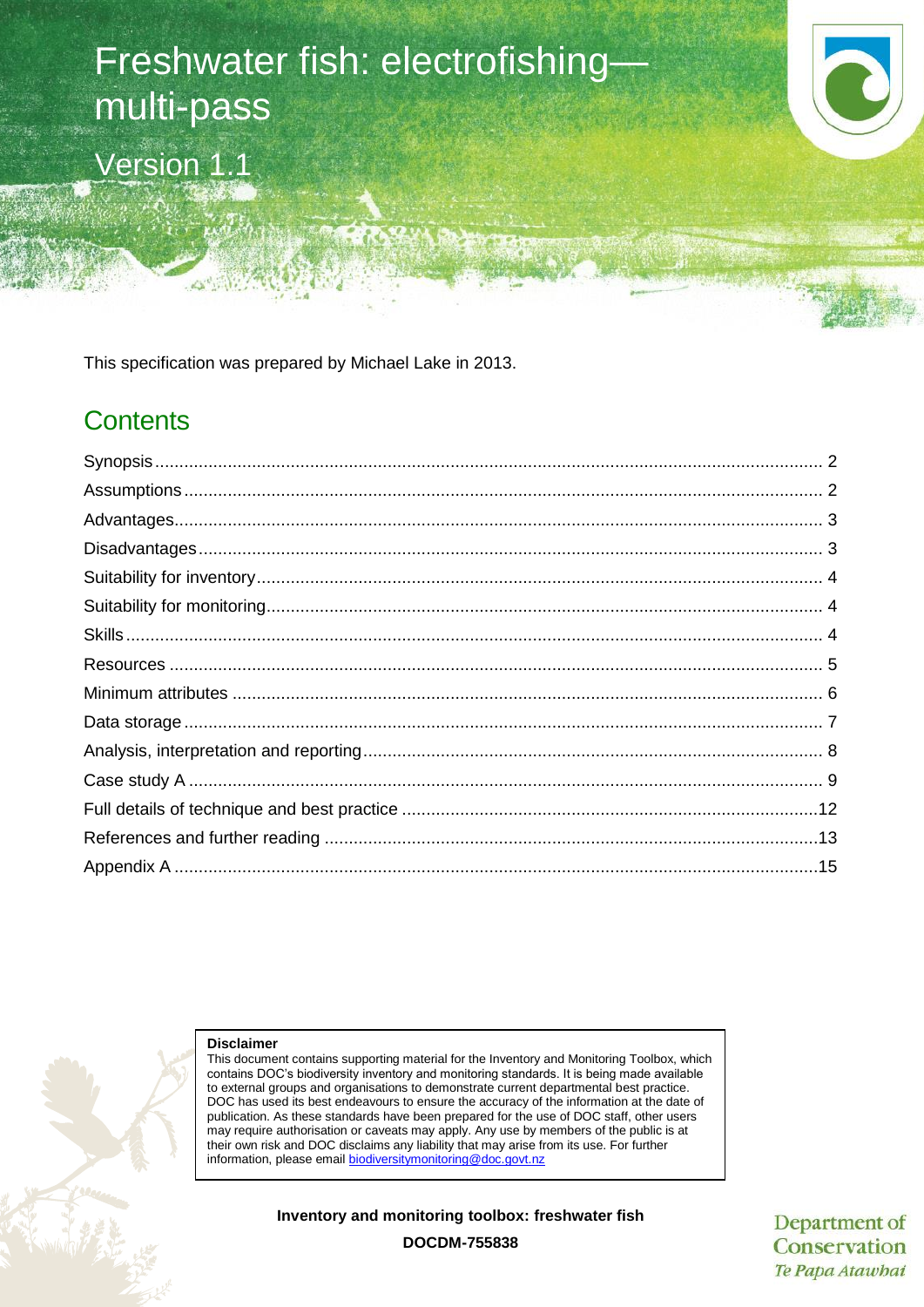# <span id="page-1-0"></span>**Synopsis**

Multi-pass electrofishing is a survey method used to estimate the abundance or density of freshwater fish within a site. The key advantage that the multi-pass method has over other electrofishing methods in the Toolbox is that it can provide quantitative estimates of abundance. These estimates are less affected by variations in catch efficiency over space and time than the catch per unit effort (CPUE) data produced by other electrofishing methods. The multi-pass method is not ideally suited to determining fish community composition in terms of either species presence/absence or relative densities because of the higher level of effort required to use it. The potential for injury of fish is also higher with multi-pass electrofishing because of the number of times fish are exposed to the electrical field if not captured. Like all electrofishing methods it is restricted to sampling habitats that can be safely waded.

As the name suggests, the multi-pass electrofishing method involves electrofishing a site multiple times in succession. Stop nets are used to block movement into or out of the sampling reach. The rate at which catches of fish decrease over consecutive passes is used to estimate overall fish abundance using statistical models, often referred to as removal or depletion models.

Many of the assumptions underlying this method have a significant influence on the precision of the density estimates that are obtained. It is therefore recommended that catch efficiency assumptions and sampling biases be tested for any monitoring programme that uses the multi-pass electrofishing method. If density estimates are not found to be sufficiently accurate then consideration should be given to other sampling approaches.

All backpack electrofishing should comply with DOC's standard operating procedure (SOP) for the safe use of electrofishing machines (see 'Electric fishing: one page SOP'—docdm-676678, and 'Electric fishing technical document—health and safety'—docdm-752861).

### <span id="page-1-1"></span>**Assumptions**

Backpack electrofishing:

 Where fish length data are collected, the size structure of fish in the sample is the same as the size structure of the population present within the sample reach. This assumption will be frequently violated as electrofishing tends to be more effective on larger fish (Temple & Pearsons 2007).

Multi-pass method—density estimate:

- There is no movement into or out of the sample reach during the sampling period.
- Catch efficiency remains constant with each pass (Hayes et al. 2007).
- Catch efficiency is the same for all individuals within the sample area (Hayes et al. 2007).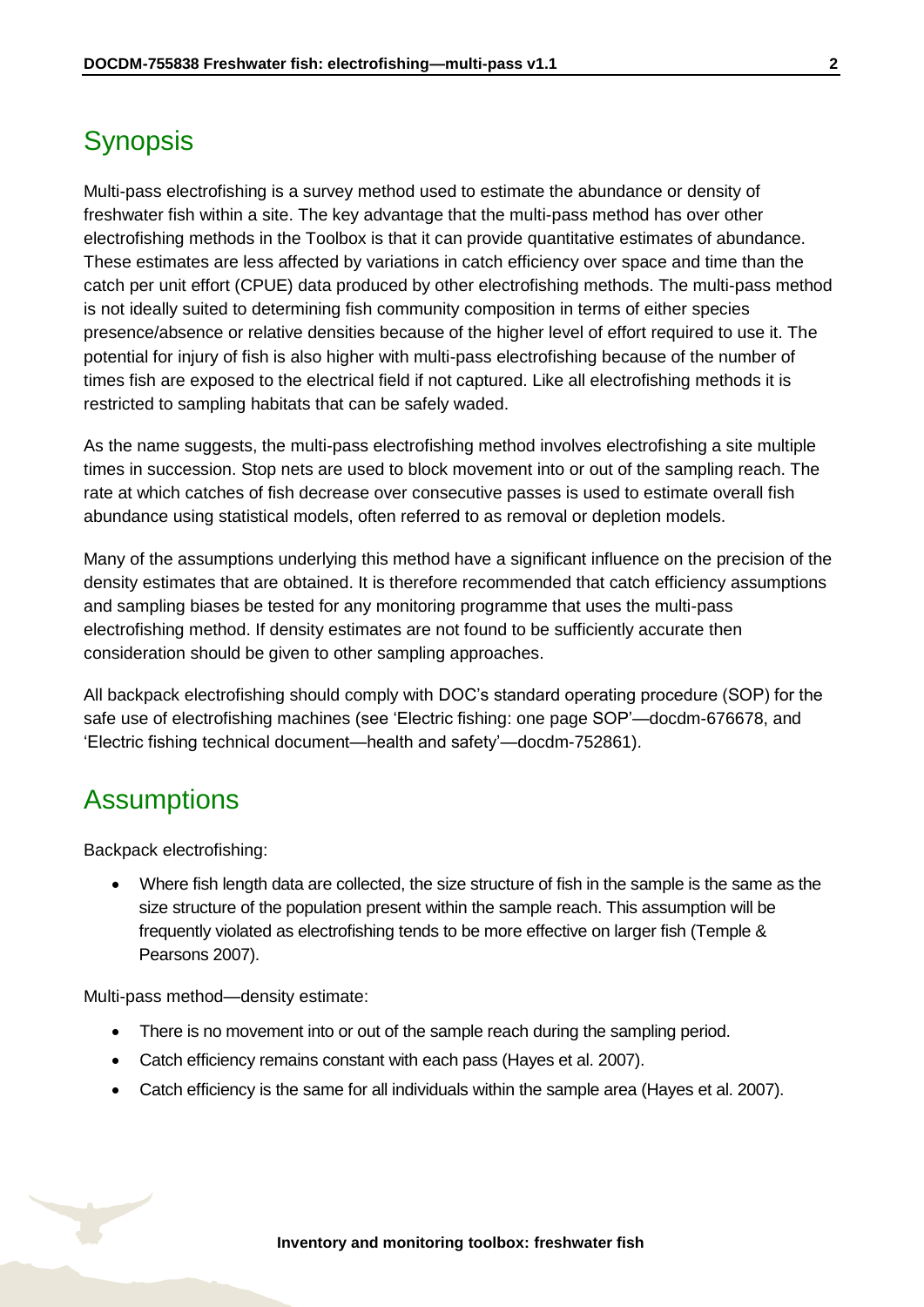### <span id="page-2-0"></span>Advantages

- One of the key advantages of multi-pass electrofishing is that density estimates, unlike CPUE data, are less affected by differences in catch efficiency between samples. This makes the method a potentially more powerful monitoring tool where catch efficiency is likely to vary between sites or over time (Hayes et al. 2007).
- Can provide quantitative estimates of absolute abundance of fish, which cannot be provided by other electrofishing or passive sampling methods.
- Can be conducted in larger rivers provided there is enough wadeable habitat that can be sampled.

Backpack electrofishing has the following additional advantages:

- All wadeable habitat types within the stream can be sampled including fast-flowing riffle and run habitats.
- Allows catch per unit effort data to be calculated on an accurately defined area basis, e.g. fish captured per 100  $m^2$  (Hayes et al. 1996).
- Less affected by water temperatures and turbidity compared with some other sampling methods.
- Relatively low impacts on fish and other instream biota compared with some other sampling methods.
- Samples a greater diversity of fish species than other sampling methods.
- Can be carried out during normal working hours (rather than after dark).

# <span id="page-2-1"></span>**Disadvantages**

- If more individuals are caught in the second or third passes than were caught in previous passes then it is not possible to estimate density. There is a risk that time spent collecting data is wasted. This may be particularly problematic for streams containing low numbers of fish.
- The data obtained will not provide reliable density estimates unless critical assumptions are validated in the field (Temple & Pearsons 2007).
- Density estimates obtained by removal methods have been found to be heavily biased by site characteristics, fish species and fish size (Peterson et al. 2004).
- Greater risk of increased mortality or injury of fish due to the length of time some fish are exposed to electrical fields (Snyder 2003).
- Requires stop nets which can be difficult to carry to remote sites.
- Limited to sites where stop nets can be effectively deployed.
- Can be more time consuming than other methods.
- Will not reflect taxa richness unless long sample reaches of 150 m are fished (see 'Freshwater fish: electrofishing—fixed reach —docdm-755847).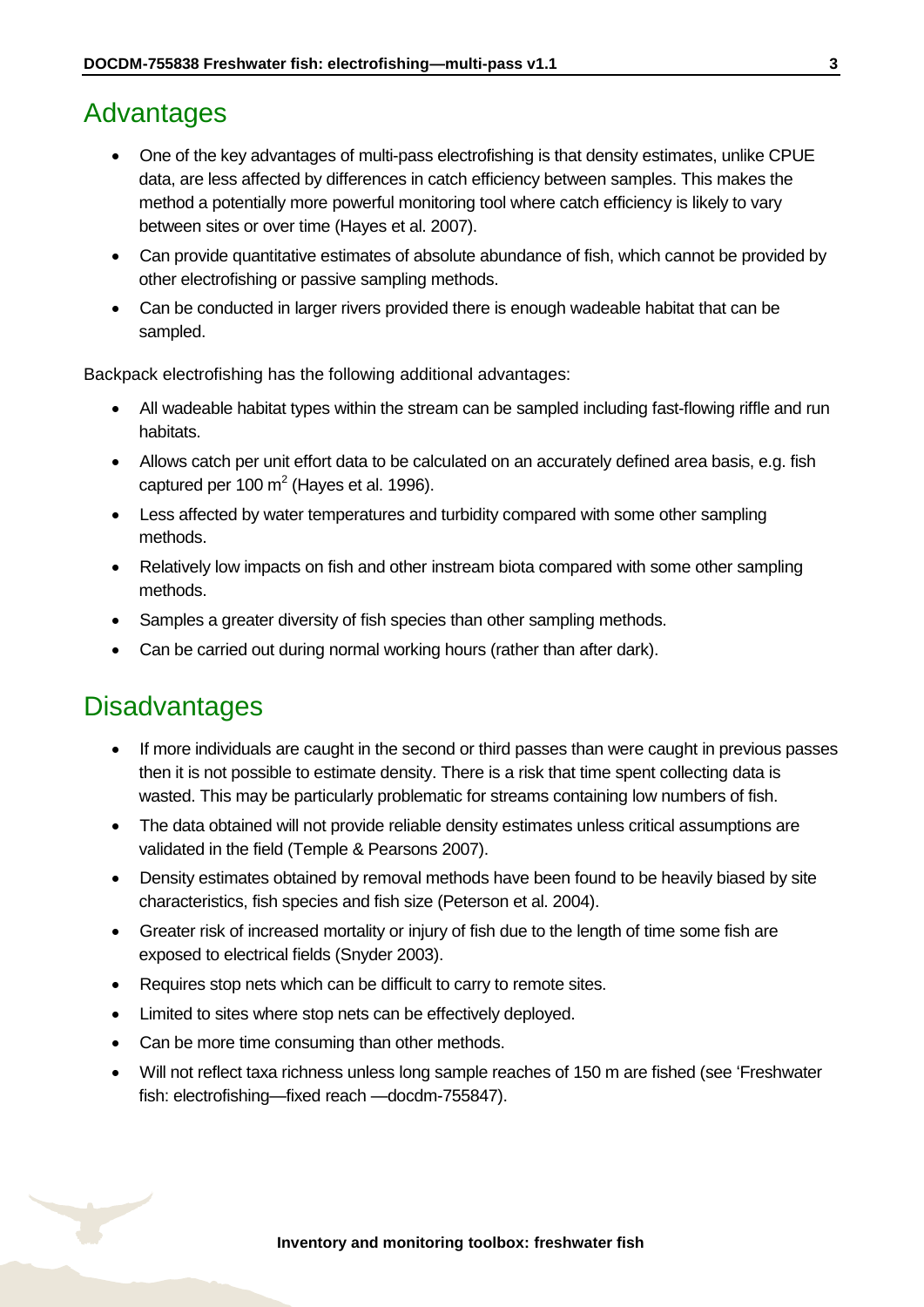Backpack electrofishing of any type has the following additional limitations:

- Requires specialist equipment and completion of an electrofishing training course.
- Specific fish species capture can require operator and poll net holder experience.
- Limited to sampling in wadeable habitats.
- Potentially size-selective and therefore caution must be used when interpreting length-frequency data.
- Capture efficiency is reduced in habitats with complex structure such as woody debris and dense macrophytes (Portt et al. 2006).
- Capture efficiency is reduced as stream width increases (Portt et al. 2006).
- Capture efficiency is reduced as turbidity increases (Portt et al. 2006).
- Equipment is reasonably bulky and may not be appropriate for remote areas with poor access.
- Capture efficiency is low for nocturnal pool-dwelling species such as kōkopu.
- Capture efficiency is known to vary widely between different species (Portt et al. 2006). This means that relative abundances in electrofishing samples may not reflect actual relative abundances of different species in the sampling reach.
- Capture efficiency is reduced in very low or very high electrical conductivities. The Kainga EFM 300 is designed to work in conductivities between 10 and 400 µS/cm (NIWA Instrument Systems n.d.).

## <span id="page-3-0"></span>Suitability for inventory

This method is not an appropriate method for acquiring inventories of freshwater fish communities because it is much less efficient than other methods. This can be more effectively accomplished using fixed-reach methods, possibly in combination with other methods in the Toolbox.

# <span id="page-3-1"></span>Suitability for monitoring

This method is suitable for monitoring where estimates of fish density are a key variable of interest in the monitoring programme. Other survey methods are recommended if presence/absence or abundance indices are all that are required.

### <span id="page-3-2"></span>**Skills**

### Design and analysis

Staff involved in the development of survey programmes should be familiar with basic principles of good sampling design. 'A guideline to monitoring populations' (docdm-870579) will assist with understanding these principles. It is important that input from statisticians is obtained for both the design and analysis phases to ensure that the data collected are scientifically robust. Good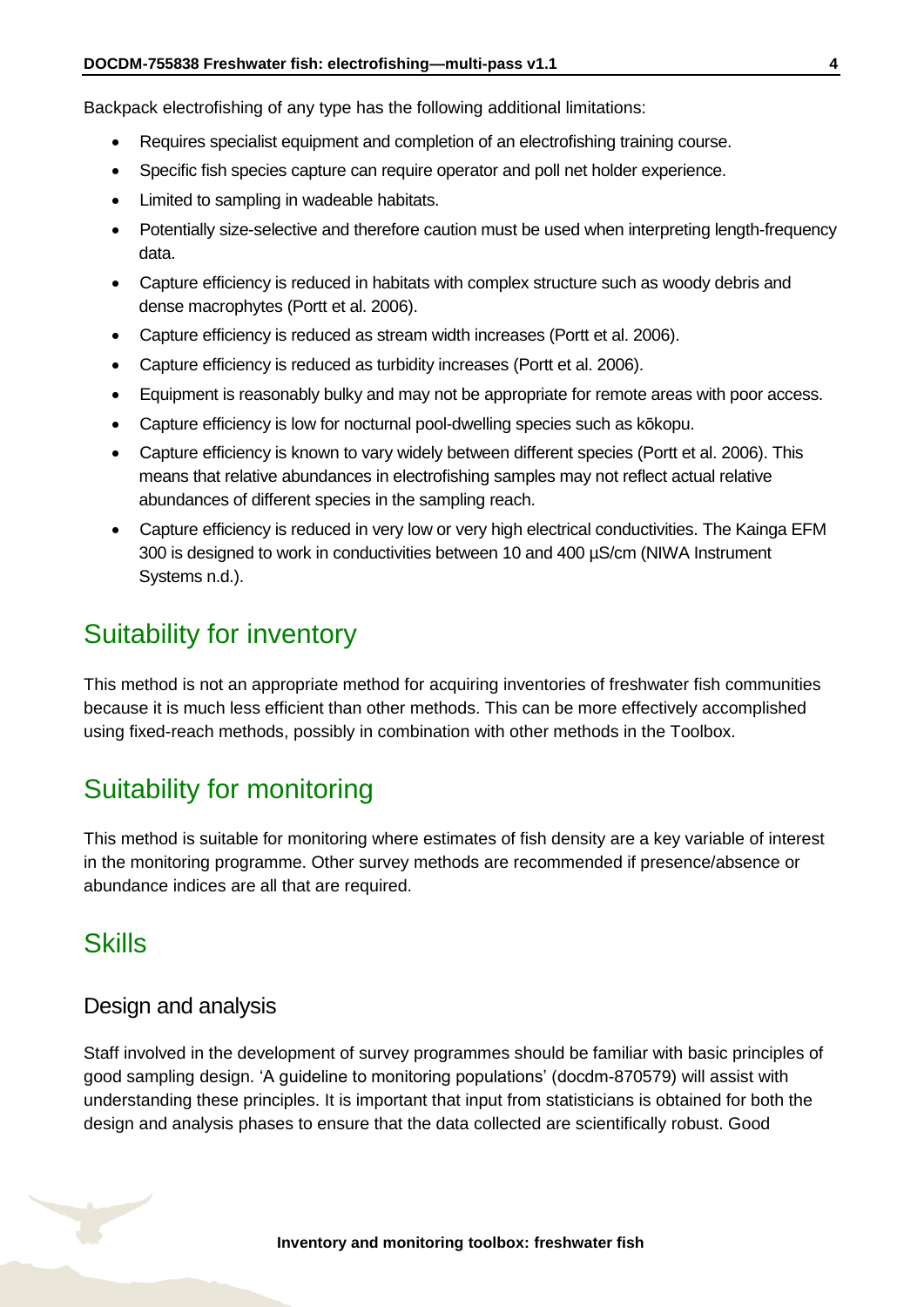statistical design is especially critical for monitoring programmes that may be complex and have high ongoing running costs. It is much harder to improve design after data collection has started or been underway for some time than it is to put time into the initial planning. Putting effort into designing a programme well at the outset ensures that the running costs are justified and will result in useful information that meets the monitoring objectives.

The ability to use a spreadsheet software package such as Microsoft Excel is a minimum skill required for data entry, data checking and analyses. The ability to use statistical software packages is desirable but not mandatory provided support from a biometrician is available. Staff involved in data analysis must be conscious of the assumptions underlying the use of electrofishing machines and removal methods for estimating abundance.

#### Survey teams

The training required for undertaking electrofishing is outlined in DOC's 'Electric fishing: one page SOP' (docdm-676678) and 'Electric fishing technical document—health and safety' (docdm-752861). A minimum of two certified operators are required to use a backpack electrofishing machine. To be certified, an operator must have completed an 'Electric Fishing for Machine Operators' training course and attended refresher courses at required intervals (contact the DOC Science & Capability Group to find out about these courses). All team members must hold a current first aid certificate and be trained in wader safety.

The survey team should contain at least one person able to identify freshwater fish to species level and one who has experience in handling fish to minimise unnecessary injury or mortality.

### <span id="page-4-0"></span>Resources

Backpack electrofishing:

- Survey team—a minimum of two certified operators are required to undertake backpack electrofishing (see 'Electric fishing: one page SOP'—docdm-676678, and 'Electric fishing technical document—health and safety'—docdm-752861). In many instances it will be advisable to use three-person teams so there is always someone available to handle fish and record any missed fish. Three-person teams may be needed when time frames are tight or at sites that are overgrown, deeply incised or have uneven streambeds.
- Backpack electrofishing machine. The battery powered NIWA Kainga EFM300 is the standard machine used in New Zealand.
- Waders for all team members. All waders should be checked for leaks prior to fishing. Staff should be trained in wader safety; see 'Wading safely' (olddm-566603) for guidance.<sup>1</sup>
- Pole net.

 $\overline{1}$ 

<sup>1</sup> [http://www.doc.govt.nz/Documents/parks-and-recreation/places-to-visit/tongariro-taupo/wade-safely](http://www.doc.govt.nz/Documents/parks-and-recreation/places-to-visit/tongariro-taupo/wade-safely-brochure.pdf)[brochure.pdf](http://www.doc.govt.nz/Documents/parks-and-recreation/places-to-visit/tongariro-taupo/wade-safely-brochure.pdf)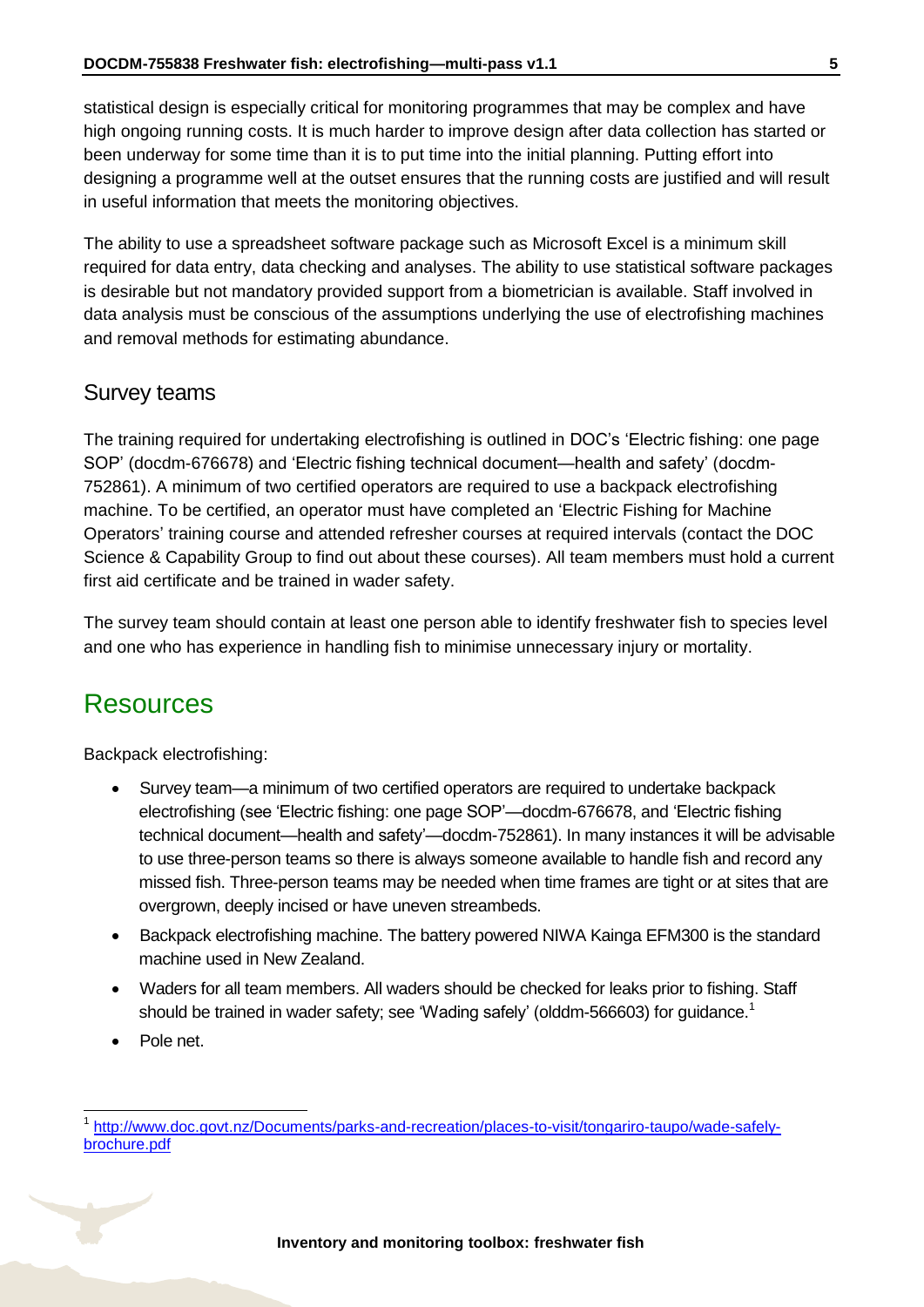- Dip nets. Typically at least one dip net is used by the operator. In a team of three it is possible for a second or even third team member to also use dip nets.
- Polarised sunglasses for all team members (optional).
- Measuring board (if fish are to be measured).
- Voucher jars for fish samples / fin clips filled with 70% ethanol.
- Linesman gloves for each team member. These must be rated to 1000 V and waterproof.
- GPS unit / NZTopo50 1:50 000 map.
- Water quality field meter(s).
- Rain-proof data sheets with clipboard and pencils, including New Zealand Freshwater Fish Database forms.
- Freshwater fish identification book, e.g. *The Reed Field Guide to New Zealand Freshwater Fishes* (McDowall 2000).
- Measuring tape to measure area fished.
- Wading rod for measuring stream depths (optional).

Multi-pass equipment:

- Stop nets. At least two and sometimes three stop nets are used.
- Live wells. Either buckets or holding bins that can be placed within the stream to allow stream water to pass through without fish escaping.
- A portable aerator may be needed to maintain oxygen levels in the bucket while fish are being processed.

### <span id="page-5-0"></span>Minimum attributes

Consistent measurement and recording of these attributes is critical for the implementation of the method. Other attributes may be optional depending on your objective. For more information refer to ['Full details of technique and best practice'](#page-11-0).

DOC staff must complete a 'Standard inventory and monitoring project plan' (docdm-146272).

The minimum requirements for a fish survey will be largely determined by the objectives of the study or monitoring programme. Careful consideration of these objectives should be made prior to collecting data. However, for any study the following minimum attributes should be recorded:

- The name of the observers who collected the data.
- The date and time of sampling.
- The upstream and downstream ends of the sampling reach must be recorded using an accurate handheld GPS.
- Electrofishing machine settings used including output voltage, pulse width and pulse frequency.
- The number of each fish species caught in each 'pass' should be recorded separately. Any missed fish (fish that are observed but not captured) are not normally used to calculate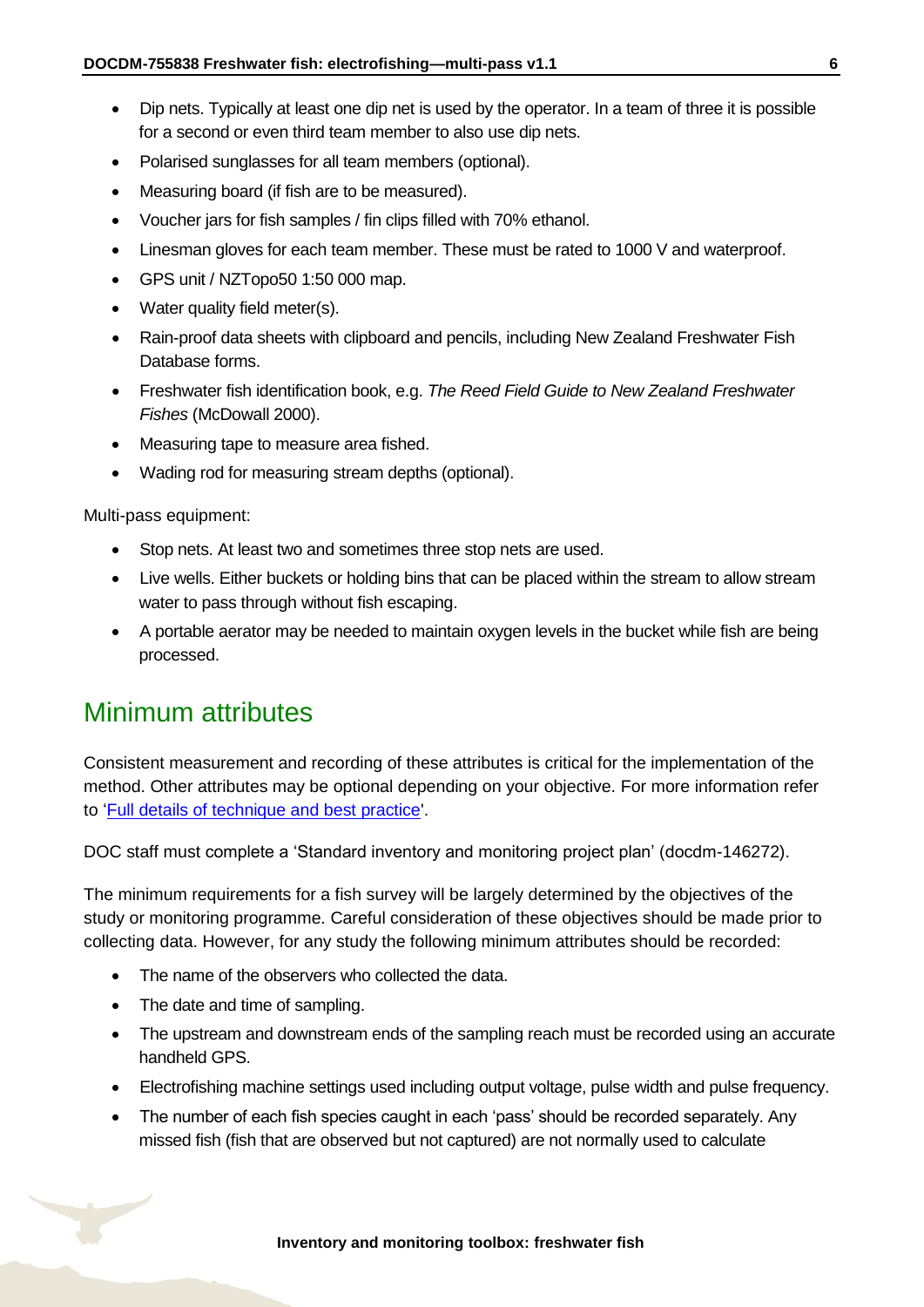abundance; however, it may be useful to record these as missed fish. Kōura (freshwater crayfish) should be recorded and counted in the same way as fin-fish species. Avoid holding kōura in the same buckets as fin-fish as they are highly aggressive and may injure other fish.

- All fish species of interest should be identified to species level. It is envisaged that in many instances only a sub-set of species present at a site will be of interest when multi-pass electrofishing is being used. However, if time permits, all species should be identified and counted as this may yield other useful information.
- Measurement of fish length and fish weight is optional depending on whether population structure and fish condition are key variables of interest for meeting the survey objectives.

It is important to collect habitat data to describe factors that may influence catch efficiency and therefore the key underlying assumptions of the method. Habitat data are also useful when it comes time to analyse data as many habitat variables will help explain why certain results were observed. There are a number of guidelines and protocols available for collecting habitat data. A set of standard national guidelines has been recently developed by Harding et al. (2009).

The minimum habitat variables that need to be recorded include:

- Electrical conductivity
- Water temperature
- Average stream width (calculated from a minimum of 5 measured widths)
- Total length of the sample reach
- Water visibility (good, average or poor)

The collection of the following additional habitat variables is optional but recommended:

- Substrate composition (preferably measured and not visually estimated)
- Stream shading
- Average water depth
- Stream gradient

# <span id="page-6-0"></span>Data storage

Data should be recorded on rain-proof field data sheets. All data sheets should be reviewed by the team leader before leaving a site to ensure all fields have been entered properly. Avoid carrying multiple completed field data sheets between sites as this increases the potential for data loss. Once the data from the field data sheets have been electronically entered, the sheets should be filed appropriately.

Forward copies of completed survey sheets to the survey administrator, or enter data into an appropriate spreadsheet as soon as possible. Collate, consolidate and store survey information securely, also as soon as possible, and preferably immediately on return from the field. The key steps here are data entry, storage and maintenance for later analysis, followed by copying and data backup for security.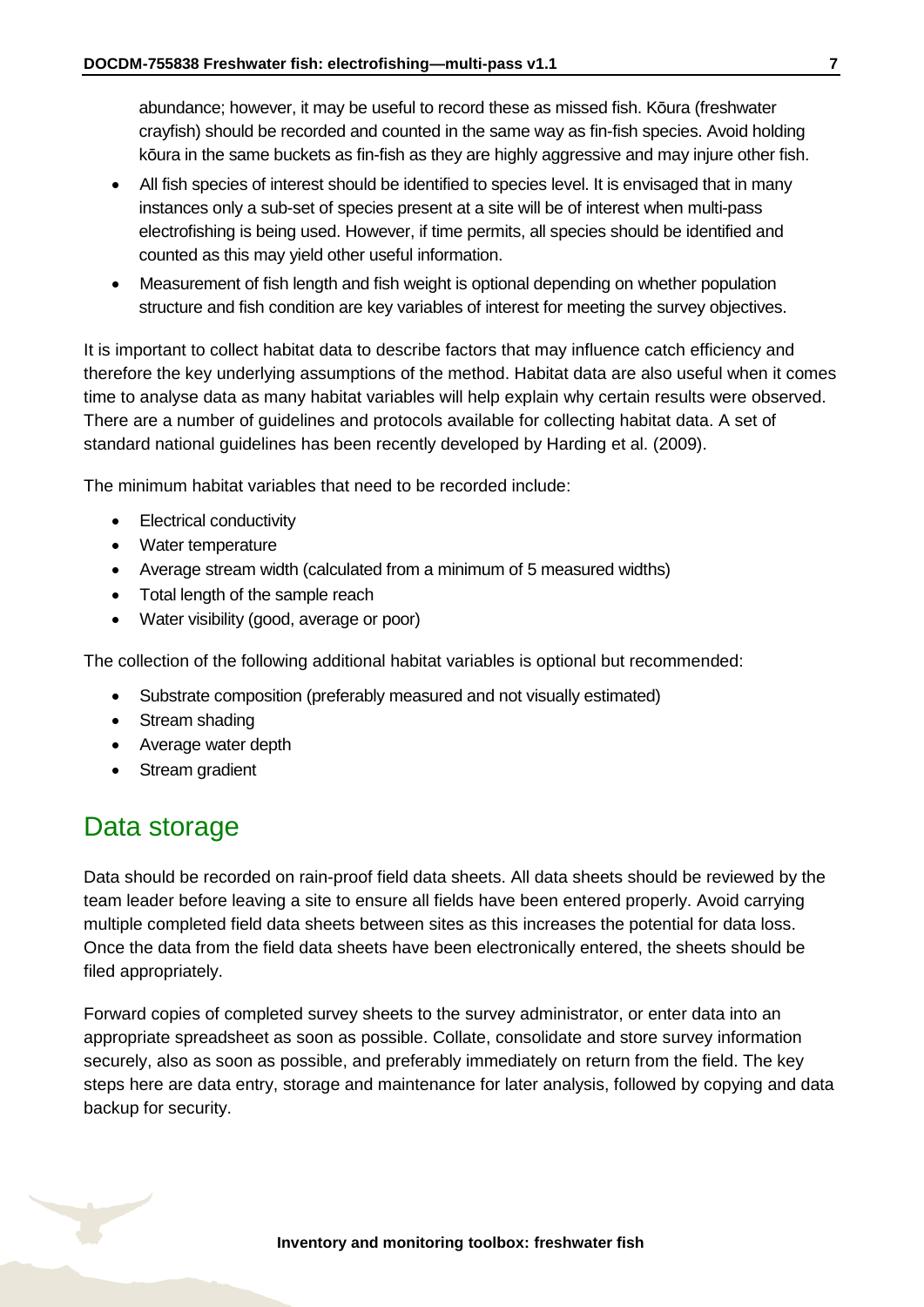Summarise the results in an electronic spreadsheet or equivalent. Arrange data as 'column variables'—i.e. arrange data from each field on the data sheet (date, time, location, plot designation, number seen, identity, etc.) in columns, with each row representing the occasion on which a given survey plot was sampled.

If data storage is designed well at the outset, it will make the job of analysis and interpretation much easier. Before storing data, check for missing information and errors, and ensure metadata are recorded.

Summaries of all fish survey data should also be entered into the New Zealand Freshwater Fish Database (NZFFD) administered by the National Institute of Water and Atmospheric Research (NIWA). The NZFFD is an important national repository for presence/absence data and represents a valuable resource for a range of different applications including research, impact assessments and threatened species monitoring. As a minimum, site location, fishing method and species collected should be recorded in the database forms. Data can be entered electronically using the Freshwater Fish Database Assistant software, which is freely available from the NIWA website.<sup>2</sup>

Storage tools can be either manual or electronic systems (or both, preferably). They will usually be summary sheets, other physical filing systems, or electronic spreadsheets and databases. Use appropriate file formats such as .xls, .txt, .dbf or specific analysis software formats. Copy and/or backup all data, whether electronic, data sheets, metadata or site access descriptions, preferably offline if the primary storage location is part of a networked system. Store the copy at a separate location for security purposes.

### <span id="page-7-0"></span>Analysis, interpretation and reporting

Seek statistical advice from a biometrician or suitably experienced person prior to undertaking any analysis. Statistical advice should preferably be sought during the design stage of any proposed monitoring programme. This is particularly important for the multi-pass method because the models used to calculate density estimates may need to be complex.

The primary reason multi-pass electrofishing is used is to generate density estimates for species of interest. This is achieved using removal or depletion models to estimate abundance based on the rate of reduction in fish numbers observed over consecutive passes. The selection of which removal model to use is complex and simple models such as the traditional 'Zippen' method can produce imprecise abundance estimates (Hayes et al. 2007). It is recommended that models which can test the key underlying assumptions around catch efficiency be used so the precision of abundance estimates can be assessed (Peterson et al. 2004; Hayes et al. 2007).

CPUE can also be derived from the first pass of multi-pass electrofishing and used as an index of relative abundance. However, if CPUE data are all that are required, it is strongly recommended that the fixed-reach method be used to sample fish, given the extra effort required to undertake multiple passes at a site and greater risk of injury to fish. CPUE data can be readily used to assess

-

<sup>&</sup>lt;sup>2</sup> <http://www.niwa.co.nz/our-services/databases/freshwater-fish-database>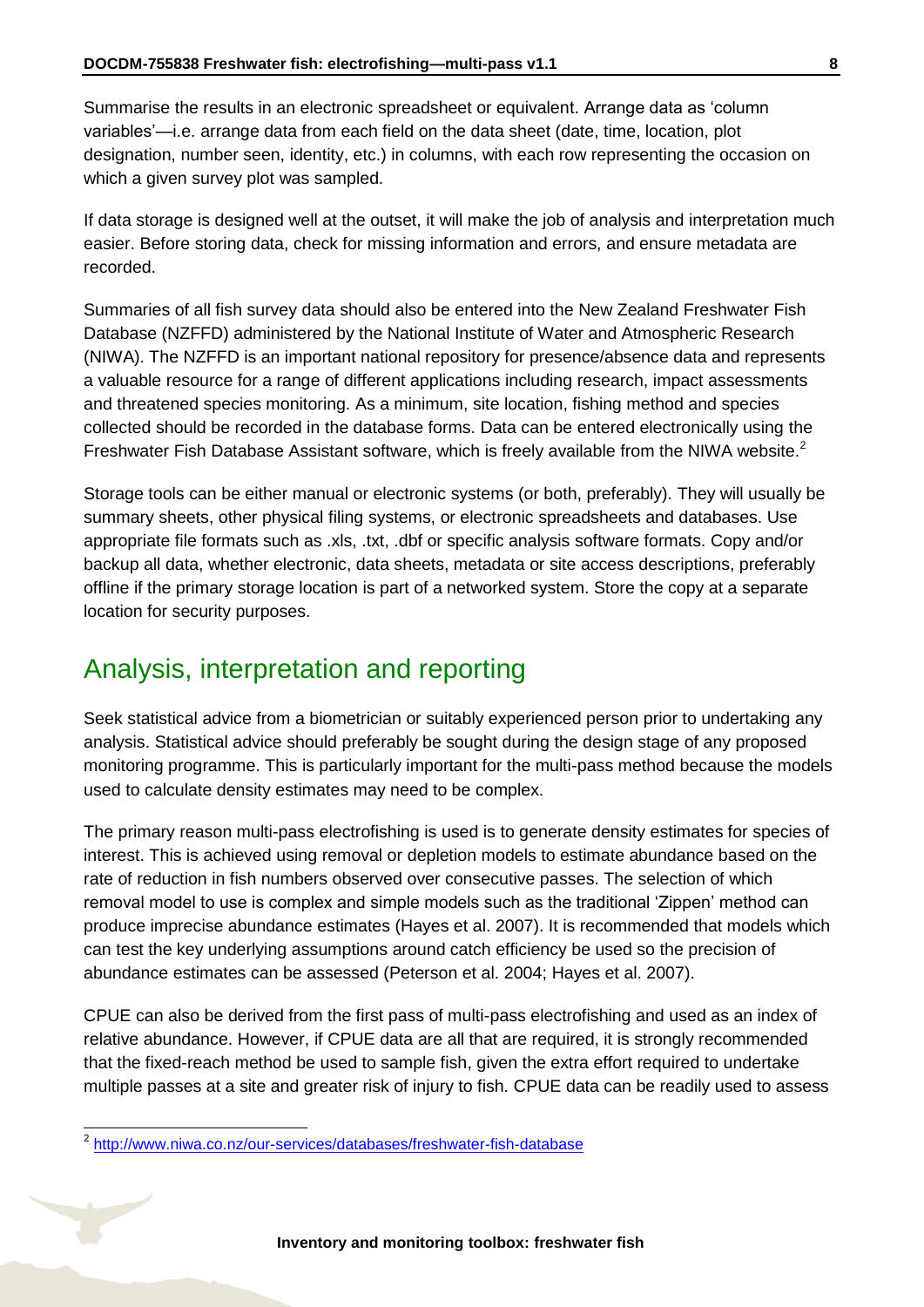changes in relative abundances at a site over time provided that all sampling events occur under similar environmental conditions. It is therefore important to repeat sampling at the same time of year and avoid extreme flow conditions that may influence catch efficiency. Caution should be used when making comparisons of CPUE between sites as the assumption that the catch efficiency remains constant is likely to be violated in many situations. If between-site comparisons are made, it is important to be mindful of differences in variables that affect catch efficiency such as electrical conductivity and habitat complexity.

Depending on the objectives of the survey, it may be useful to assess population structure using any fish length data that have been collected. Length data are typically used to generate lengthfrequency histograms, which allow the structure of a fish population to be assessed. Lengthfrequency histograms can provide an insight into factors that may be affecting fish population dynamics, such as high mortality or recruitment failure (Anderson & Neumann 1996). When interpreting length-frequency histograms, it is important to consider potential size biases in sampling and whether sample size is adequate. Many statisticians now recommend density plots as an alternative to histograms because the selection of length category boundaries (i.e. minimum and maximum values) can have a large influence on the appearance of histograms.

Survey results should be reported on in a timely manner to ensure that they are available for future users. Extending the time between data collection and reporting increases the potential for useful information collected during sampling to be forgotten and lost.

# <span id="page-8-0"></span>Case study A

#### **Case study A: Non-migratory galaxiid monitoring**

### Synopsis

This case study shows how the backpack electrofishing multi-pass method was used to monitor 'Nationally Vulnerable' Clutha flathead galaxias (*Galaxias* 'species D') in an Otago stream. Clutha flathead galaxias were monitored in a number of several small streams in the Clutha River catchment by the Coastal Otago and Wānaka Area Office staff. Data on fish populations and habitat were collected between 2005 and 2010 to meet various objectives set out in the New Zealand Nonmigratory Galaxiid Fishes Recovery Plan (DOC 2004) and to guide future management of the species on the conservation estate. This case study focuses on part of the monitoring that was undertaken in one of the streams. More information can be found in the full monitoring report (Jack 2010).

#### **Objectives**

To monitor the status of the Clutha Flathead galaxias population in Schoolhouse Creek.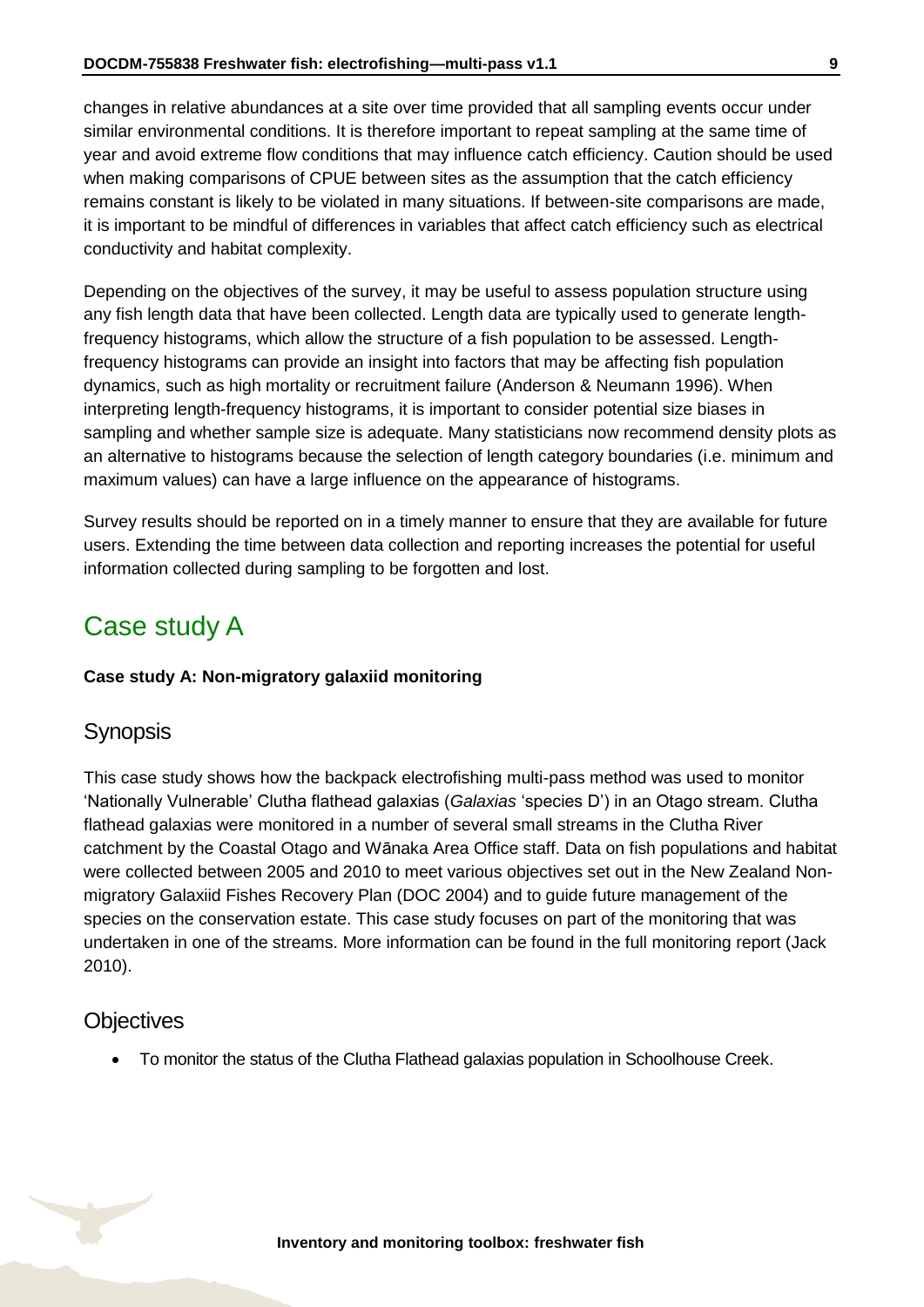### Sampling design and methods

Two sites on Schoolhouse Creek were annually monitored from 2005 to 2010. All sampling was carried out over the April–May period each year. The Top and Middle sites were both located above a natural barrier that excluded brown trout (*Salmo trutta*). A third site downstream of the barrier was not included in the long-term monitoring because Clutha flathead galaxias had become absent there. A multi-pass electrofishing method developed by Allibone (1999) was used to collect Clutha flathead galaxias from a 50 m long reach at each site.

#### Data collection

- Electrical conductivity was measured prior to fishing and electrofishing machine voltage settings were adjusted to consistently produce 0.3 amps of current. A pulse frequency of 100 Hz and pulse width of 1 ms were always used.
- Each site was repeatedly electrofished in a downstream manner until the number of fish caught per pass fell below 25% of that caught in the first pass.
- Clutha flathead galaxias were counted and measured during each fishing pass.
- Five equidistant stream widths were measured and used to estimate the total wetted area of stream that was fished at each site.

### **Results**

Fish abundance was estimated using a weighted maximum likelihood depletion model (Carle & Strub 1978). Changes in estimated fish abundances at Schoolhouse Creek observed between 2005 and 2010 are illustrated in Fig. 1. Estimates of fish density were then calculated based on the wetted area of the stream at each site (Fig. 2). The catch data collected from both sites in 2009 failed to meet the assumptions of the depletion model equation and an estimate could not be calculated. The proportion of juveniles (length < 55 mm) to adults in samples was also calculated to assess changes in recruitment patterns.

The density of Clutha flathead galaxias was found to fluctuate from year to year at both the Top and Middle sites in Schoolhouse Creek. The steep energetic character of the catchment was identified as the main factor driving the observed density fluctuations. Changes in density were not consistent across both sites, which suggests that site-specific factors are also involved. The proportion of juvenile fish in the population also fluctuated, especially at the Middle Site. Except for in 2008, densities of Clutha flathead galaxias were always higher in the Top site.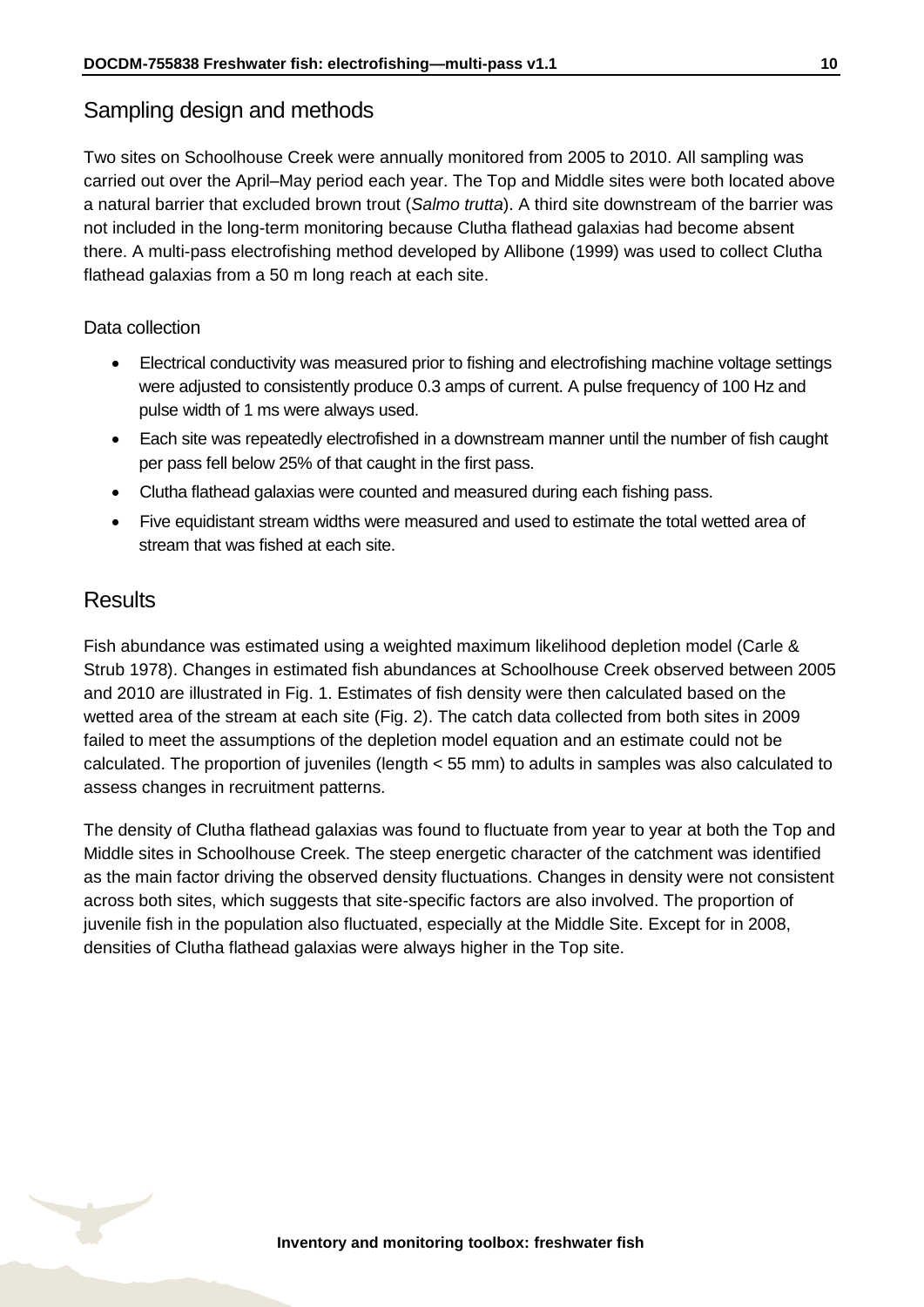

Figure 1. The estimated abundance (±95% confidence limits) of Clutha flathead galaxias in the Middle (A) and Top (B) monitoring sites, Schoolhouse Creek, 2005–2010.



Figure 2. The estimated density (fish/m<sup>2</sup>) of Clutha flathead galaxias in the Middle (A) and Top (B) monitoring sites, Schoolhouse Creek, 2005–2010.

#### Limitations and points to consider

- Although density varied from year to year, the population of Clutha flathead galaxias in Schoolhouse Creek was considered to be relatively stable. Annual monitoring of the Top and Middle sites was no longer considered necessary and ceased after 2010.
- Monitoring of the downstream barrier continued because of its importance in excluding brown trout from the upstream habitats.
- The assumption that capture efficiency does not change between passes has not yet been tested. It is therefore unknown how well estimated densities reflect true population densities present at each site. One future option could be to validate the multi-pass density estimates by testing capture efficiency using mark-recapture methods (Peterson et al. 2004). Any corrections could then be applied to the entire dataset.

### References for case study A

Allibone, R.M. 1999: Monitoring strategy for the non-migratory Otago galaxias. NIWA Client Report DOC90227. 23 p.

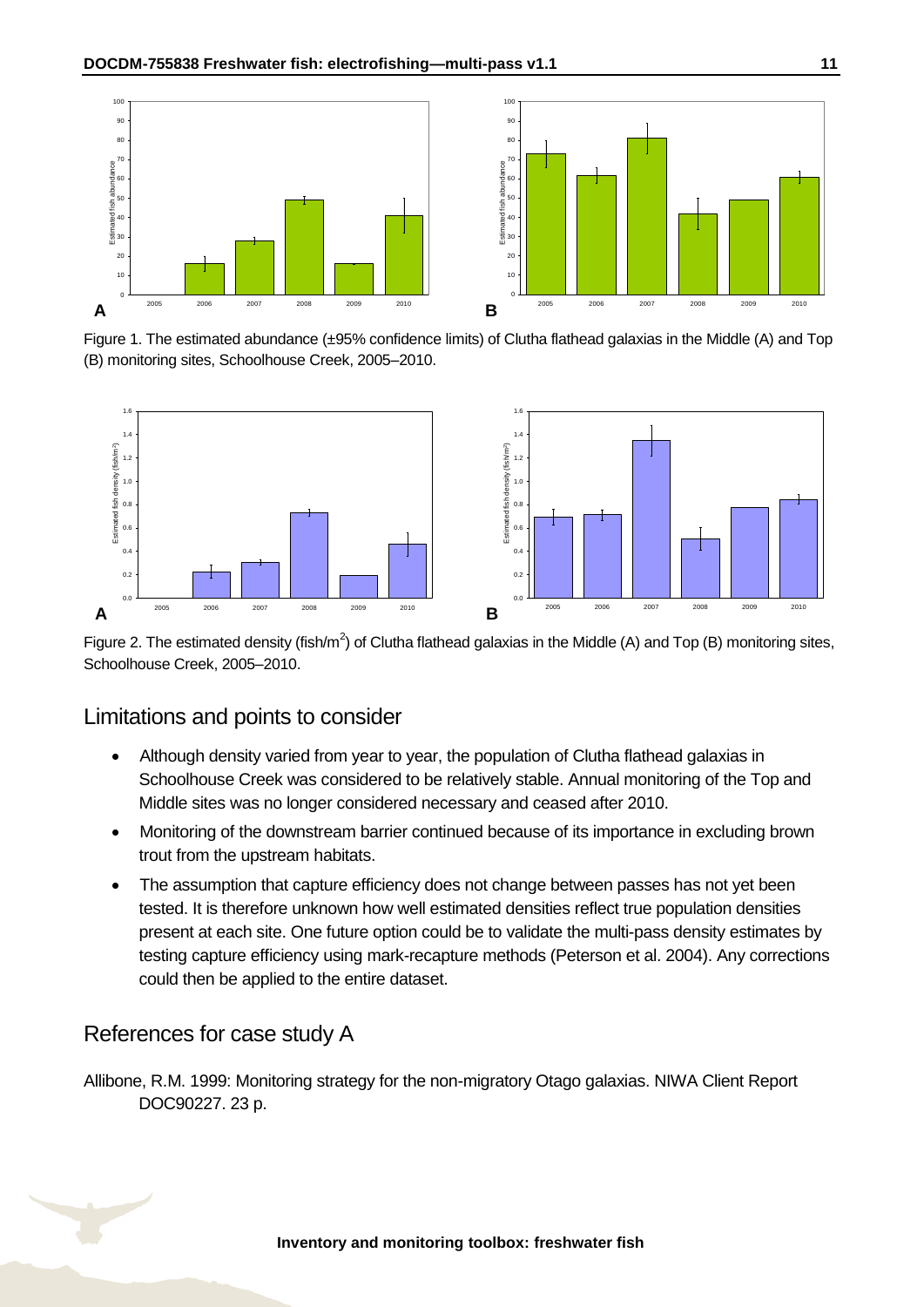- Carle, F.L.; Strub, M.R. 1978: A new method for estimating population size from removal data. *Biometrics 34*.
- DOC (Department of Conservation). 2004: *New Zealand non-migratory galaxiid fishes recovery plan, 2003–2013*. Department of Conservation, Wellington. 45 p.
- Jack, D. 2010: *Clutha flathead galaxias annual monitoring results May 2010 Coal Creek, Short Spur Creek and Schoolhouse Creek*. Unpublished report, Coastal Otago Area Office, Department of Conservation. 25 p.
- Peterson, J.T.; Thurow, R.F.; Guzevich, J.W. 2004: An evaluation of multipass electrofishing for estimating the abundance of stream-dwelling salmonids. *Transactions of the American Fisheries Society 133*: 462–475.

### <span id="page-11-0"></span>Full details of technique and best practice

The method described below is based on that developed for the monitoring of non-migratory galaxiids (Allibone 1999) and monitoring of salmonids in the USA (Temple & Pearsons 2007).

- 1. Select the stream reach to be sampled. The reach length sampled will be determined to a degree by the objectives of the study and the characteristics of the stream. Sample reaches in multi-pass electrofishing tend to be less than 50 m long due to the length of time it takes to complete multiple passes.
- 2. Place stop nets at the top and bottom of the sample reach. These are used to minimise the movement of fish into or out of the sample reach during fishing. A third stop net can be used to partition the sample reach into separate habitat types if this information is required. The mesh size of the stop nets must be small enough to exclude the smallest fish that are of interest to the study.
- 3. Record electrical conductivity and water temperature on the field sheet. If machine settings (voltage, pulse width and pulse frequency) have not already been determined in previous surveys or as part of a wider monitoring programme, then select the appropriate settings using the following guidelines:
	- Set voltage based on electrical conductivity:  $100-400$  V for high conductivity ( $>300$ µS/cm); 200–500 V for medium conductivity (100–300 µS/cm); 300–600 V for low conductivity  $(< 100 \mu S/cm)$ .
	- Where mostly small fish are expected (most cases in New Zealand streams) use a pulse frequency of 60–70 Hz and pulse width of 2 ms. If larger fish > 200 mm are expected, use a pulse frequency of 30 Hz.
- 4. Run through pre-operational safety checks and then test settings in a section of stream *below* the sample reach. If six or more lights are showing on the wand, reduce the voltage until five lights or less appear (be aware that the number of lights showing will vary depending on how close together the two fishing electrodes are). If fish response is poor, increase the pulse width before increasing the voltage. Increase pulse frequency last to minimise mortality or injury of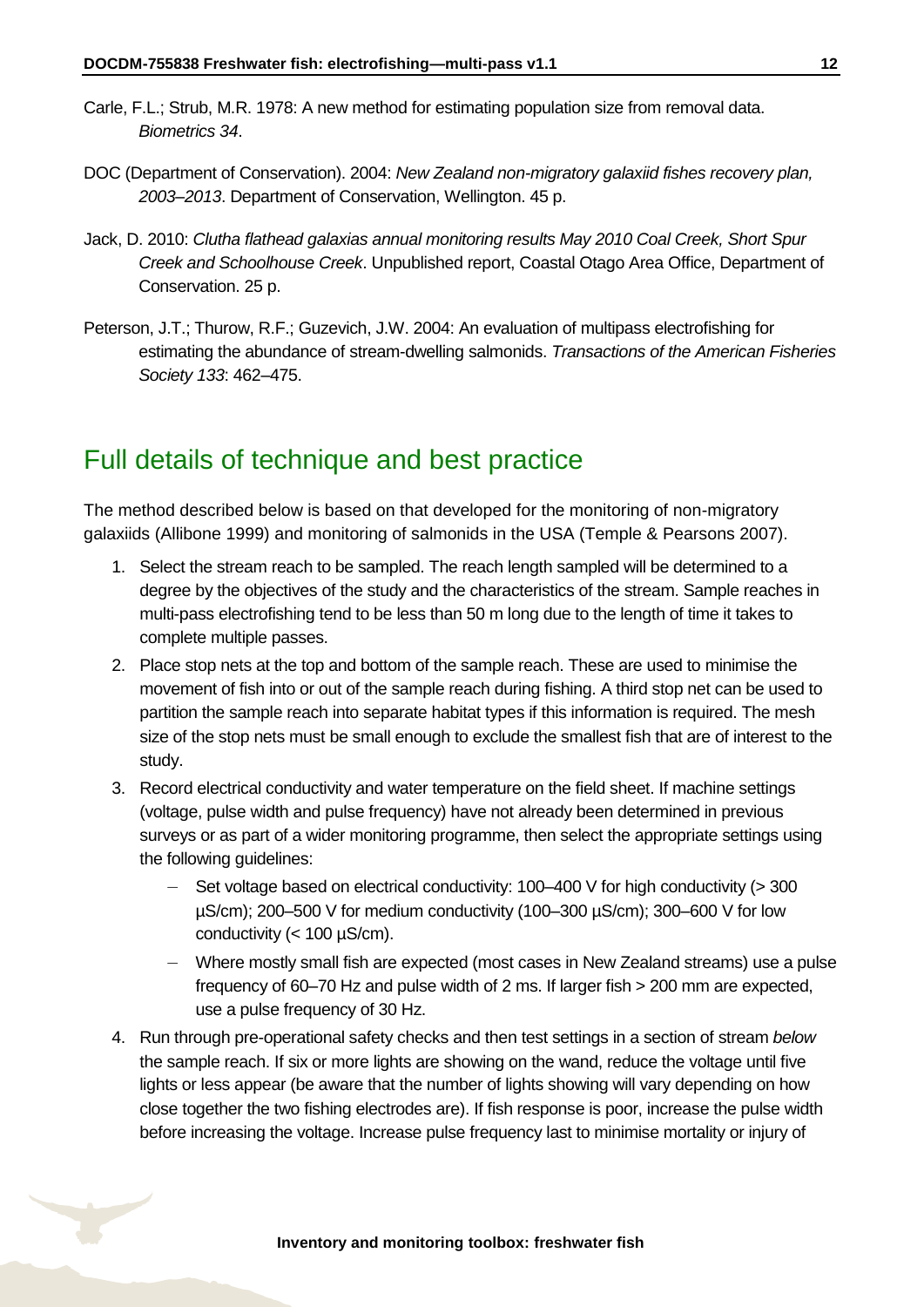large fish. If injuries or mortality occur, first decrease pulse frequency, then voltage, then pulse width.

- 5. Prior to initiating electrofishing reset the 'elapsed time' counter, record the start time and note down the GPS coordinates for the start of the reach.
- 6. Start backpack electrofishing. The machine operator starts on the edge of either bank and should be positioned 2–3 m upstream of the pole netter but closer if water velocity is low. The pole netter sets the pole net flush with the bed of the stream and perpendicular to the flow. The machine operator then sweeps the anode ring in a downstream direction and from side to side but always in line with the pole net. In this way a 'lane' of stream is sampled. The cathode or earth strap should be kept upstream of the pole net within the lane being fished or occupying area that has already been fished to avoid disturbing an unfished area. In flowing habitats, stunned fish within the lane will tend to be swept into the pole net but a dip net can be used to gently dislodge fish caught between rocks. The machine operator and/or third team member should collect other stunned fish as they are spotted using dip nets.
- 7. If slow-flowing pool habitat is being targeted, the pole net becomes less effective and most fish will be caught in dip nets held by the operator or assistants. When fishing undercut banks or log jams, fish can be drawn out by inserting the uncharged anode, switching it on and then pulling the anode out and away. Creating currents using the anode ring or dip-nets can often assist with pulling stunned fish out of complex structure when using this technique.
- 8. Transfer fish to live wells where they can be held until completion of all electrofishing passes. Placing a cover over live wells is advisable as some species of galaxiids are strong jumpers and this can also decrease fish stress by creating shade. Deep plastic buckets can be used as live wells and are easily transportable. When fish may need to be held for long periods of time, particularly during warm conditions, it will be necessary to regularly change the water and run a battery-powered aerator to maintain water quality.
- 9. Once a lane has been fished, move across the stream to an unfished lane and repeat the process. When the opposite bank is reached, both the machine operator and pole netter move upstream or downstream 2–3 m and begin fishing again. Electrofishing is normally carried out in an upstream direction but some operators working with non-diadromous galaxiids find fishing in downstream direction more effective provided the substrate is not too fine and easily disturbed. Continue fishing until the entire sample reach has been systematically fished.
- 10. Repeat steps 6–8 until the required number of passes have been completed. The number of passes required will depend on the removal model being used. However, a minimum of three passes is generally recommended. Allibone (1999) states that two sweeps are sufficient if the second catch is < 10% of the first, and if catches have not declined in the first three sweeps then additional passes are required until catches are < 25% of that in the initial pass.
- 11. Once the required number of fishing passes has been completed, release all non-pest fish species and retrieve stop nets.

# <span id="page-12-0"></span>References and further reading

Allibone, R.M. 1999: Monitoring strategy for the non-migratory Otago galaxias. NIWA Client Report DOC90227. 23 p.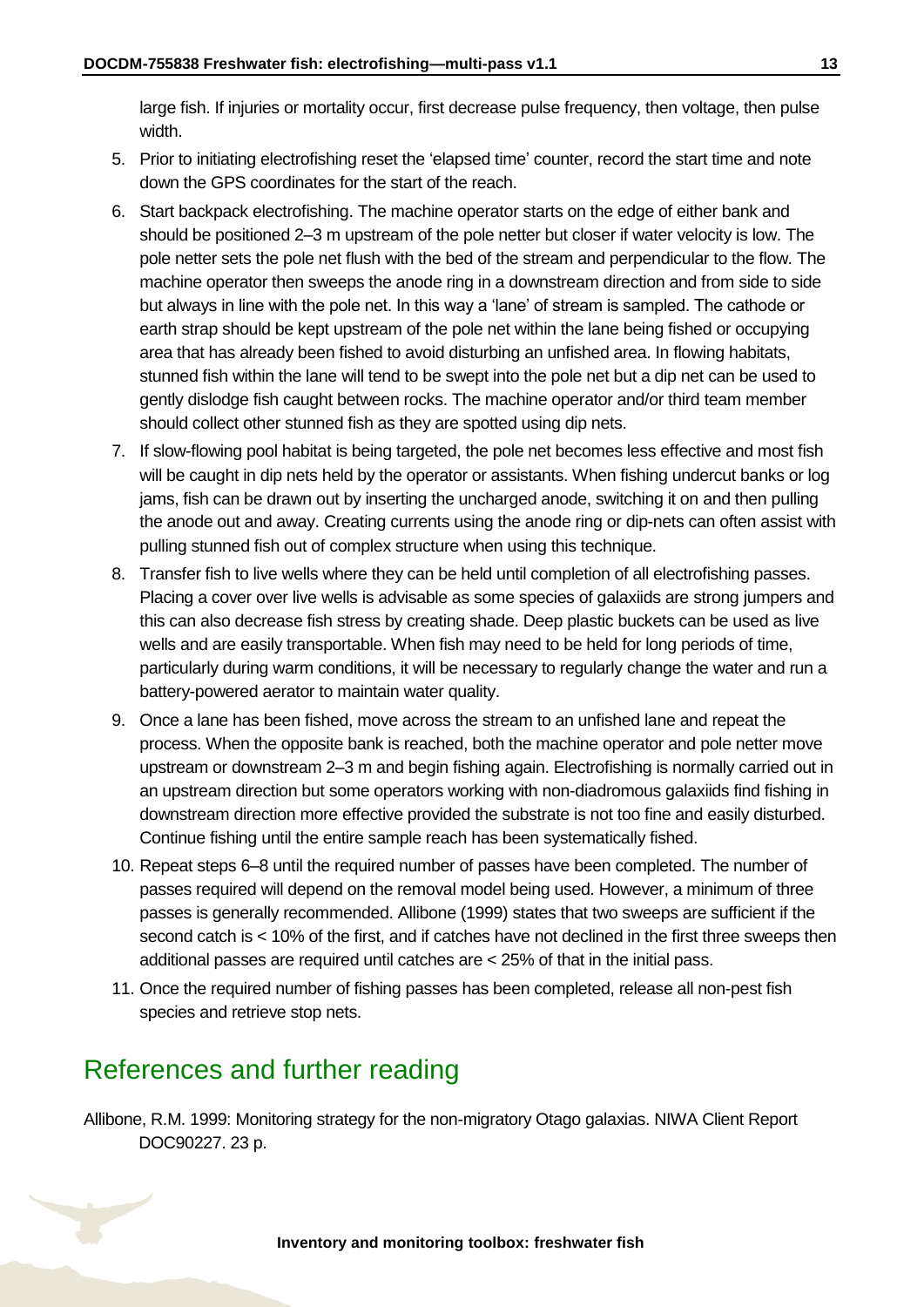- Anderson, R.O.; Neumann, R.M. 1996: Length, weight, and associated structural indices. In Murphy, B.R.; Willis, D.W. (Eds.): Fisheries techniques. 2nd edition. American Fisheries Society, Bethesda, Maryland
- Carle, F.L.; Strub, M.R. 1978: A new method for estimating populations size from removal data. *Biometrics 34*.
- DOC (Department of Conservation). 2004: *New Zealand non-migratory galaxiid fishes recovery plan, 2003–2013*. Department of Conservation, Wellington.
- Harding, J.S.; Clapcott, J.E.; Quinn, J.M.; Hayes, J.W.; Joy, M.K.; Storey, R.G.; Greig, H.S.; Hay, J.; James, T.; Beech, M.A.; Ozane, R.; Meredith, A.S.; Boothroyd, I.K.G. 2009: Stream habitat assessment protocols for wadeable rivers and streams of New Zealand. School of Biological Sciences, University of Canterbury, Christchurch. [http://www.cawthron.org.nz/coastal](http://www.cawthron.org.nz/coastal-freshwater-resources/downloads/stream-habitat-assessment-protocols.pdf)[freshwater-resources/downloads/stream-habitat-assessment-protocols.pdf](http://www.cawthron.org.nz/coastal-freshwater-resources/downloads/stream-habitat-assessment-protocols.pdf)
- Hayes, D.B.; Bence, J.R.; Kwak, T.J.; Thompson, B.E. 2007. Abundance, biomass and production. In Guy, C.S.; Brown, M.L. (Eds): Analysis and interpretation of freshwater fisheries data. American Fisheries Society, Bethesda, Maryland, USA.
- Hayes, D.B.; Ferreri, C.P.; Taylor, W.W. 1996: Active fish capture methods. In Murphy, B.R.; Willis, D.W. (Eds): Fisheries techniques. 2nd edition. American Fisheries Society, Bethesda, Maryland.
- Jack, D. 2010. Clutha flathead galaxias annual monitoring results May 2010 Coal Creek, Short Spur Creek and Schoolhouse Creek. Unpublished report, Coastal Otago Area Office, Department of Conservation. 25 p.

McDowall, R.M. 2000: The Reed field guide to New Zealand freshwater fishes. Reed Books, Auckland.

- NIWA Instrument Systems. n.d.: Electric fishing machine (EFM300) operator's manual v1.00. National Institute of Water and Atmospheric Research Ltd (unpublished).
- Peterson, J.T.; Thurow, R.F.; Guzevich, J.W. 2004: An evaluation of multipass electrofishing for estimating the abundance of stream-dwelling salmonids. *Transactions of the American Fisheries Society 133*: 462–475.
- Portt, C.B.; Coker, G.A.; Ming, D.L.; Randall, R.G. 2006: A review of fish sampling methods commonly used in Canadian freshwater habitats. *Canadian Technical Report of Fisheries and Aquatic Sciences 2604*.
- Snyder, D.E. 2003: Electrofishing and its harmful effects on fish. Information and Technology Report USGS/BRD/ ITR--2003-0002, U.S. Government Printing Office, Denver, CO, USA.
- Temple, G.M.; Pearsons, T.N. 2007: Electrofishing: backpack and drift boat. In Johnson, D.H.; Shrier, B.M.; O'Neal, J.S.; Knutzen, J.A.; Augerot, X.; O'Neil, T.A.; Pearsons, T.N. (Eds): Salmonid field protocols handbook: techniques for assessing status and trends in salmon and trout populations. American Fisheries Society in association with State of the Salmon. 478 p.